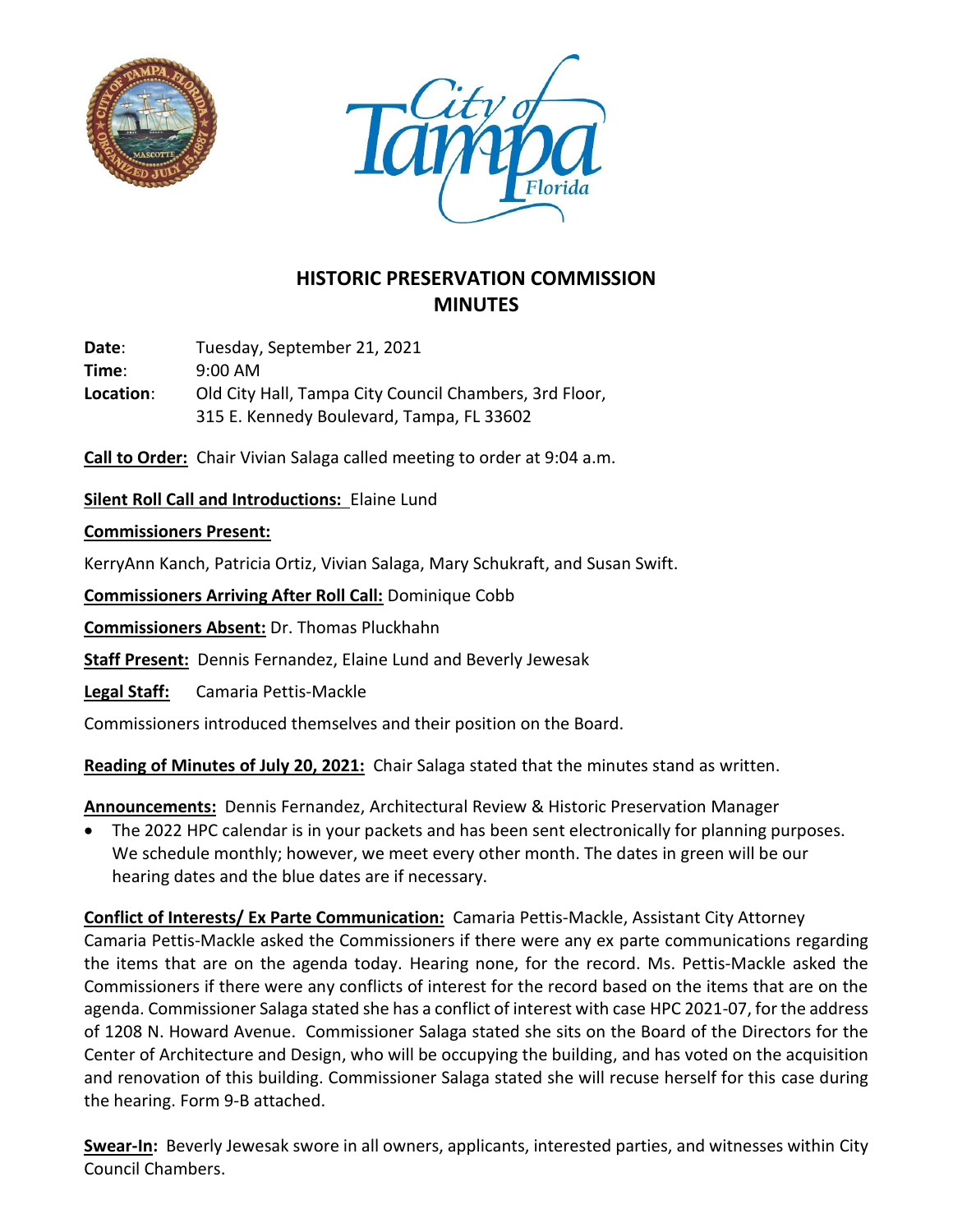### **Local Historic Landmark Designation as an addition to the West Tampa Multiple Properties Listing**

# **HPC 2021-06 - Macfarlane Building, 1902 N. Howard Avenue**

# **Elaine Lund – Historic Preservation Specialist**

Ms. Lund provided a PowerPoint presentation on the Macfarlane Building, built c.1905, was constructed and achieved its significance during the period of historic significance of the West Tampa Historic District (1893-1933), as listed in the National Register.

The building was constructed for the Macfarlane Investment Co., organized by Hugh Macfarlane, the founder and a primary developer of West Tampa. It was built as a partial rental property and has been occupied by several retail business and services. The building is a rectangular 2-story brick commercial vernacular structure with decorative brick work similar to that found on multiple cigar factories and other commercial structures in West Tampa.

Therefore, this historic resource is significant under National Register Criterion A in the area of Commerce, National Register Criterion B in the area of Community Planning & Development, and National Register Criterion C in the area of Architecture. The owner submitted the application for local historic landmark designation of his property, thereby indicating its support for the designation. Staff finds that the property meets the criteria for designation found in Section 27-257(a)(1-2) and (c) of the City of Tampa Code of Ordinances and recommends the Macfarlane Building for Local Historic Landmark designation.

Hamilton Jones, Owner – Provided comment.

Public Comment: No one came forward.

Commissioner Salaga asked if there were any comments or discussion from the Commissioners.

#### **Motion: Patricia Ortiz Second: Susan Swift Susan Swift**

Move to recommend City Council **approve HPC 2021-06**, for the property located at **1902 N. Howard Avenue** for the proposed Local Historic Landmark Designation as an Addition to the West Tampa Multiple Properties Listing:

Based on Section 27-257:

- **a (2) (i):** The Property is associated with events that have made a significant contribution to the broad patterns of our history. (otherwise known as criterion "A" of the National Register criteria)
- **a (2) (ii):** The Property is associated with the lives of persons significant in our past.
- **a (2) (iii):** The Property embodies the distinctive characteristics of a type, period, or method of construction or represents the work of a master, or possesses high artistic values, or represents a significant and distinguishable entity whose components lack individual distinction.

# **The motion was approved by a vote of 6-0-0.**

Commissioner Salaga recused herself, passed the gavel to Vice-Chair Cobb and left chambers during the next case.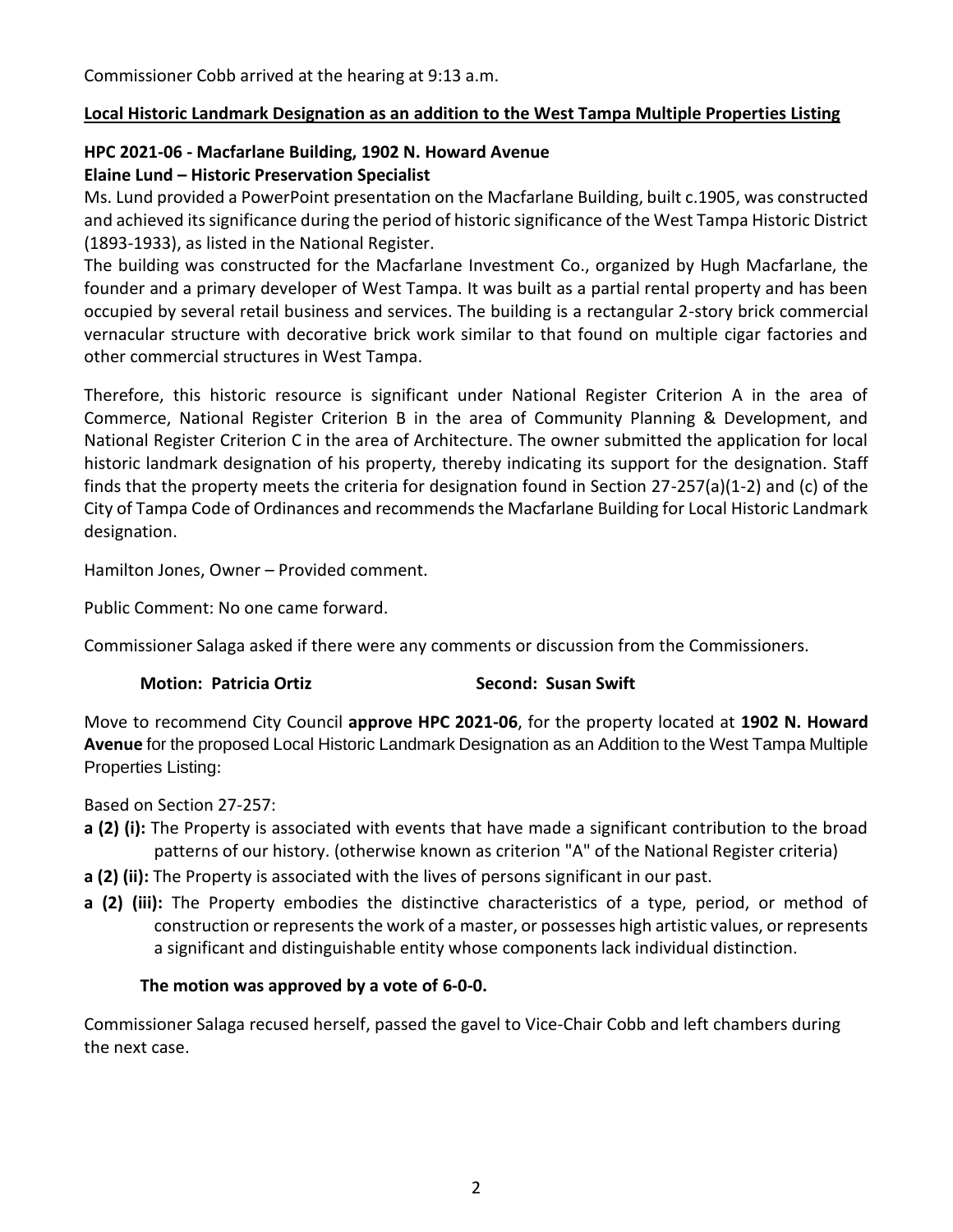#### **HPC 2021-07 - 1208 N. Howard Avenue**

#### **Elaine Lund – Historic Preservation Specialist**

Presented a PowerPoint presentation on the 1208 N. Howard Avenue, built c.1906, was constructed and achieved its significance during the period of historic significance of the West Tampa Historic District (1893-1933), as listed in the National Register.

The building was constructed as part of a brick block at the southwest corner of Howard Avenue and Arch Street. It was built as a rental property and has been occupied by several business and services. The building is a single story rectangular commercial vernacular structure with decorative brick work and original storefront design similar to that found on other commercial structures in West Tampa. Therefore, this historic resource is significant under National Register Criterion A in the area of Commerce and National Register Criterion C in the area of Architecture. The owner submitted the application for local historic landmark designation of his property, thereby indicating its support for the designation.

Staff finds that the property meets the criteria for designation found in Section 27-257(a)(1-2) and (c) of the City of Tampa Code of Ordinances and recommends the building at 1208 N. Howard Avenue for Local Historic Landmark designation.

Peter Hauerstein – AIA Tampa Bay – Owner gave a brief comment.

Commissioner Cobb asked for public comment. Seeing none, closed the hearing and opened the floor to Commissioner discussion.

# **Motion: Missy Schukraft Second: Susan Swift**

Move to recommend City Council **approve HPC 2021-07** for the property at **1208 N. Howard Avenue** be designated as a Local Historic Landmark within the West Tampa Multiple Properties Group, because in Section 27-257(a)(1-2) and (c) of the City of Tampa Code of Ordinances: a (1) Was constructed or achieved its significance during the period of historic significance as delineated in the National Register of Historic Places. a (2) (i) That are associated with events that have made a significant contribution to the broad patterns of our history. a (2) (iii) That embody the distinctive characteristics of a type, period, or method of construction.

#### **The motion was approved by a vote of 5-0-1, Commissioner Salaga recused herself.**

Chair Salaga returned to the dais, and Vice-Chair passed the gavel to Commissioner Salaga.

# **Hyde Park National Register Historic District**

# **Dennis Fernandez – Architectural Review & Historic Preservation Manager**

Presented a PowerPoint presentation on the process for local designation and how it relates to the Hyde Park National Register Historic District request. Special mention of the Dobyville and Courier City areas and how the Cross-Town Expressway divided these areas, part of the areas are within the Hyde Park Historic District and part is not. There are significant development pressures within the area of consideration. Since 1985 when the inventory was completed for the National Register District, staff has determined that approximately 40 structures have been demolished, and there has been quite a few non-contributing structures demolished as well and a considerable number of in-fill structures. The chart shows the contributing percentages. Another point of consideration is that it is somewhat of a gateway traveling into the Hyde Park Historic District that is currently unregulated through the preservation ordinances. Usually if contributing structures are removed, the replacement in-fill is of a higher density, mass, and scale than what exists historically. The proposal can also be viewed as a protective insulation approach that can be looked at by further protecting the National Historic District.